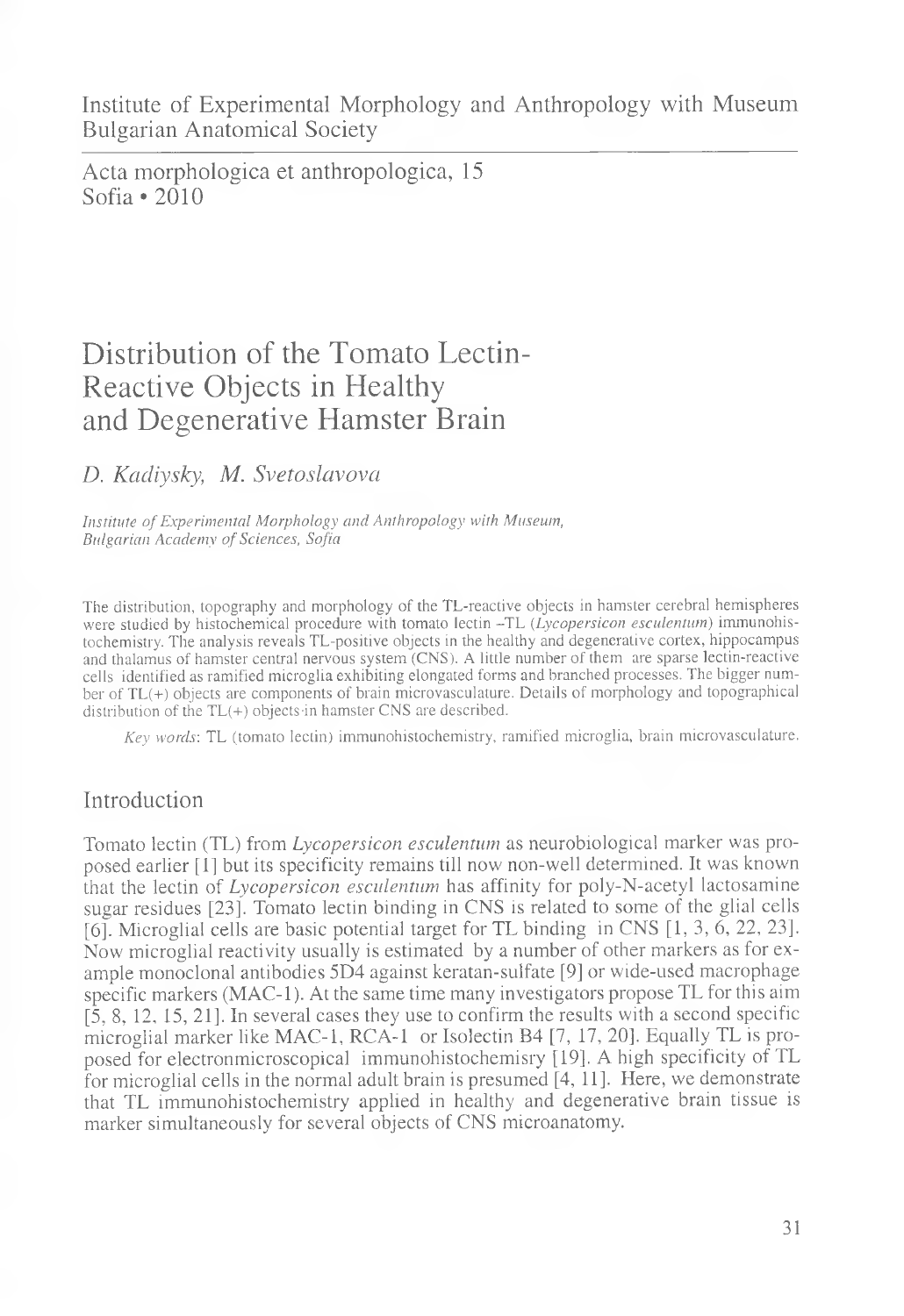## Material and Methods

Adult five-week-old female outbred golden Syrian hamsters (45 animals) were source of healthy and degenerative brain tissue. A procedure for obtaining degenerative brain tissue was described previously [14]. Commercially available biotinilated - *Lycopersicon esculentum* (tomato) lectin (VECTOR Labs, Cat.No. B-1175) diluted in working solution of 10 micrograms/ml buffer PBS (phosphate buffer saline), enriched with CaCl,  $(1 \text{mM})$ . MgCl,  $(0.1 \text{mM})$  and stabilized with Natrium azide  $(0.08\%)$  was used for procedure. Incubation of the brain sections with TL was performed at 20°C for two hours followed by application of ABC reagent (VECTOR Labs, Cat.No.PK-7100). DAB substrate kit for peroxidase (VECTOR Labs, Cat.No. SK-4100) was used as diaminobenzidine chromogen source for 2-10 min.

Light microscopy and interferential contrast microscopy (Nomarski optics) was performed.

## Results

In healthy or degenerative hamster cortex, thalamus and hippocampus of hamster CNS TL immunohistochemistry reveals different kinds of positive objects - ones with determined cellular shape bodies and others obviously non-cellular elements of the brain microanatomy. TL(+) cells are very irregularly shaped with ramified and amoeboid morphologies (Fig. 1). Elongated cells with several processes and rounded cells are labelled generally. These microglia-like cells are seen abundantly in the degenerative hamsters brains. A microgliosis could be registered during the terminal stage (after  $80<sup>th</sup>$ day of the agent inoculation) of the experimental transmissive spongiform encephalopathy, provoked by the strain scrapie 263K (Fig. 2). Detailed study of the immunostained CNS fields in cortex, thalamus and hippocampus reveals many other objects positive to TL



Fig. 1. TL(+) cellular objects are very irregularly shaped with ramified and amoeboid morphologies. Cortex, x 200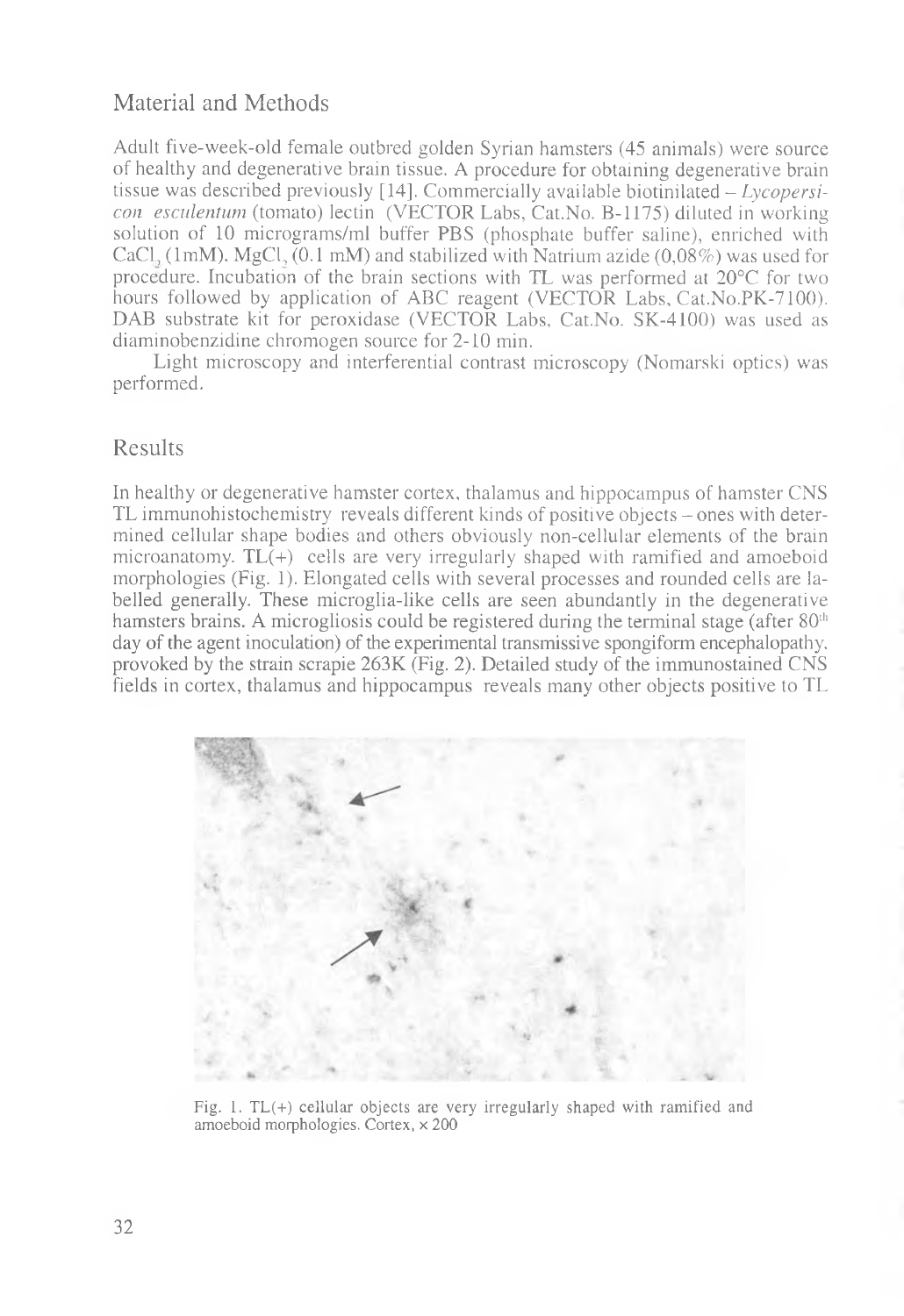

Fig. 2. Microgliosis could be registered by TL immunohistochemistry during the terminal stage (after  $80<sup>th</sup>$  day of agent inoculation) of the experimental transmissive spongiform encephalopathy, provoked by the strain scrapie 263K. Thalamus, x200



Fig. 3. Other CNS objects positive to TL are components of the brain microvasculature. Thalamus, ×100

(Fig. 3). The light microscopy reveals rounded and prolonged objects situated everywhere in the brain tissue both in healthy and degenerative CNS. The interferential contrast microscopy shows that lectin positive objects in studied regions are components of the brain microvasculature.

## **Discussion**

TL immunohistochemistry reveals a lower density of labelled microglia in comparison with other procedures for microglial visualization (5D4 monoclonal antibodies) [14]. Second, a great number of the  $TL(+)$  objects in hamster brain are components of the thinnest network of the brain microvasculature.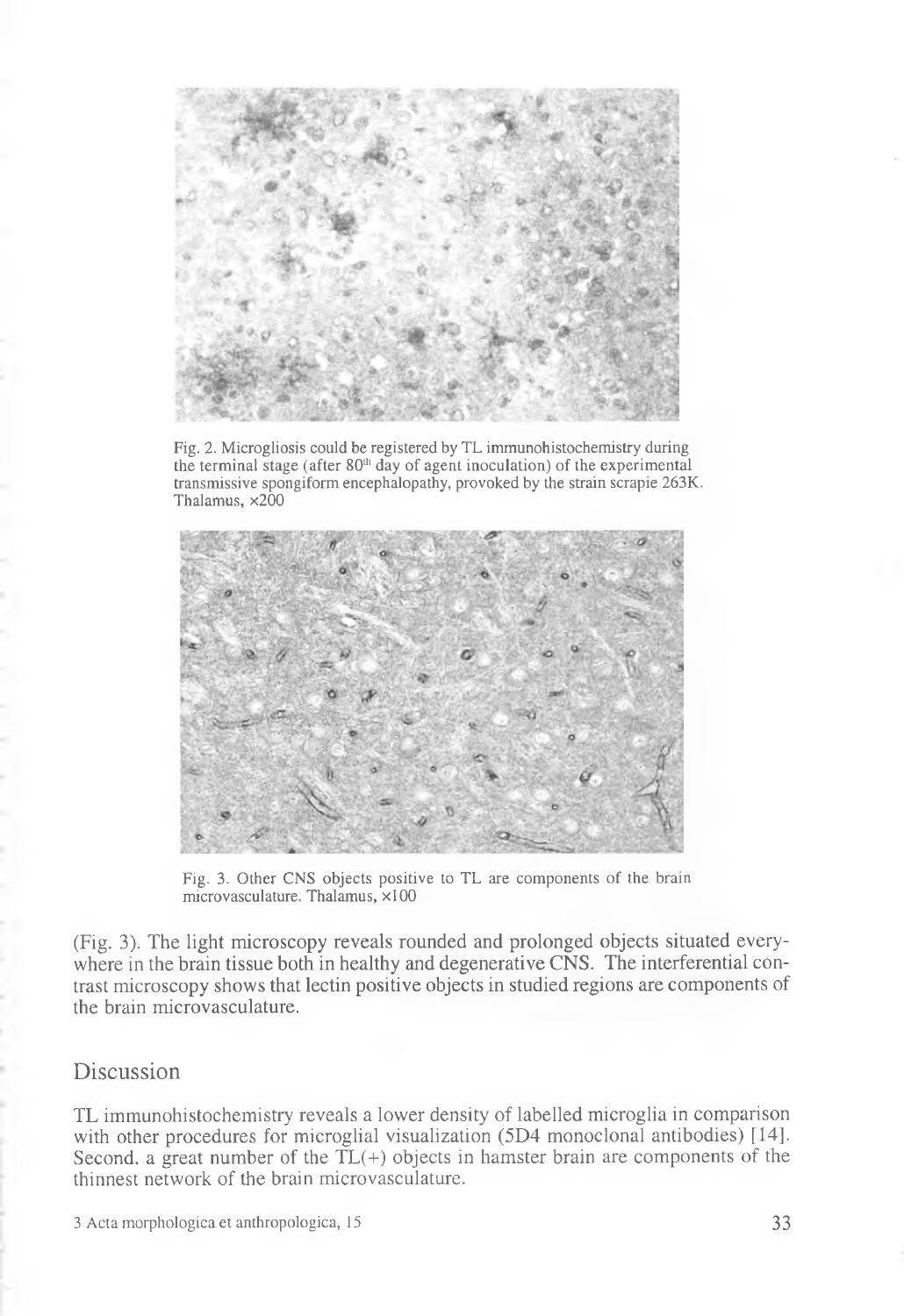During degenerative changes in hamster CNS a marked response of the microglia occurred in the terminal stages of the experimental scrapie  $263\overline{\text{K}}$  in the cortex, hippocampus and thalamus. The universal phenomenon of microgliosis could be registered with TL immunohistochemistry as it is proposed earlier [13]. The widespread extracellular TL labelling found by us in the hamster CNS corresponds to fine microvasculature components. A sure explication of this fact is that tomato lectin is specific for blood brain capillary endothelium [10, 16, 18].

The staining of the vascular network by TL immunohistochemistry in healthy and diseased CNS is higher efficient than this with commonly used vascular markers as EMS laminin or PECAM-1 [16].

#### References

- 1. A c a ri n, L., J. Vel a, B. Gonz al e s, В. C as tel 1 a no. Demonstration of poly-N-acetyl lactosamin residues in ameboid and ramified microglial cells in rat brain by tomato lectin binding. - J. Histochem. Cytochem., 42, 1994, No 8, 1033-1041.
- 2. A c a r in, L., B. G o n z a l e s, B. C a s t e l l a n o, A. C a s t r o. Microglial response to N-methyl-D-aspartate-mediated excitotoxicity in the immature rat brain. - J. Comp. Neurol., 367,1996, No 3, 361 -364.
- 3. A c a r i n, L., B. G o n z a l e s, B. C a s t e l l a n o, A. J. C a s t r o. Quantitative analysis of microglial reaction to a cortical lesion in the early postnatal brain. - Exp. Neurol., 147(2), 1997, 410-417.
- 4. A c a r i n, L., B. G o n z a l e s, B. C a s t e l l a n o. Triflusal posttreatment inhibits glial nuclear factorkB downregulates the glial response ant is neuroprotective in an excitotoxic injury model in postnatal brain. - Stroke, 32, 2001, No 10, 2394-2402.
- 5. A c ar i n, L., B. G on z ales, C astro A. J., B. C astellano. Primary cortical glial reaction versus secondary thalamic glial response in the excitotoxically injured young brain: microglial/macrophage response and MHC class I and class II expression. - Neuroscience, 89, 1999, No 2, 249-265.
- 6. A m b a l a v a n a r , R.,R. Mo r r i s . The binding of a poly-N-acetyllactosamine specific lectin from the tomato to primary afferens in the rat trigeminal system. - Eur. J. Neurosci., 4(suppl.), 1991, 27-29.
- 7. A n j е 1 k o v o c, A. V, B. N i k o 1 i c, J. S. P a c h t e r, N. Z е c e v i c. Macrophages/microglial cells in human central nervous system during development: an immunohistochemical study. - Brain Res., 814, 1998, No 1-2, 13-25.
- 8. B a s s, W. T., G. A. S in g e r, F. J. L i u z z i. Transient lectin binding by white matter tract border zone microglia in the foetal rabbit brain.  $-$  Histochem. J., 30,1998, No 9, 657-666.
- 9. B e r t o l o t t o, A., B. K a t e r s o n, G. C a n a v e s e, A. M i g h e l i, D. S c h i f f e r. Monoclonal antibodies to keratan sulfate immunolocalize ramified microglia in paraffin and cryostat sections of rat brain. - J. Histochem. Cytochem., 41, 1993, 481-487.
- 10. F ac 1 a, I., A. He v e r, J. M o 1 n ar, J. F i s h er. Tomato lectin labels the 180 kD glycoformof P-glycoprotein in rat brain capillary endothelia and mdr tumor cells. - Anticancer Res., 1998, No 18(4C), 3107-3111.
- 11. Fujita, S. C., K. S ak uta, R. Tsuchiya, H. H a manaka. Apolipoprotein E is found in astrocytes but not in microglia in normal mouse brain. - Neurosci. Res., 35, 1999, No 2, 122-133.
- 12. I g n a c i o, A., Y. Mull e r, M. C a r v a l h o, E. M. N a z a r i. Distribution of microglial cells in the cerebral hemispheres of embryonic and neonatal chicks. - Braz. J. Med. Biol. Res., 38, 2005, No 11, 1615-1622.
- 13. Jimeno, D., A. Velasco, C. Lilo, J. Lara, J. Aijon. Response of microglial cells after a cryolesion in the peripheral proliferative retina of tench. - Brain Res., 816, 1999, No 1, 175-189.
- 14. Kadiysky, D.,M. S v e t o s l a v o v a , N. Sal es, C. L a s m e z a s , J-P. D e s 1 y s. Keratan-sulfate immunohistochemistry: a new tool for characterization of microglial morphology and topography. - Acta Morphologica and Anthropologica, 10, 2005, 5-8.
- 15. Ko ng, G. Y., K. K r i s t en s s on, M. B en ti v o gl i o. Reaction of mouse brain oligodendrocytes and their precursors, astrocytes and microglia, to proinflamatory mediators circulating in cerebrospinal fluid. - Glia, 37, 2002, No 3, 191-205.
- 16. Mazzett, i S., S. Frigerio, M. Gelati, A. Salmaggi, L. Vitellaro-Zuccarello. Lycopersicon esculentum lectin: an effective and versatile endothelial marker of normal and tumoral blood vessels in the central nervous system. - Eur. J. Histochem., 48, 2004, No 4, 423-428.
- 17. Moffett, J. R., M. G. Espey, S. A. Walter, W. J. Streit, M. A. Namboodiri. Quinolinate immunoreactivity in experimental rat brain tumors is present in macrophages but not in astrocytes. -Exp. Neurol., **144,** 1997, No 2, 287-301.